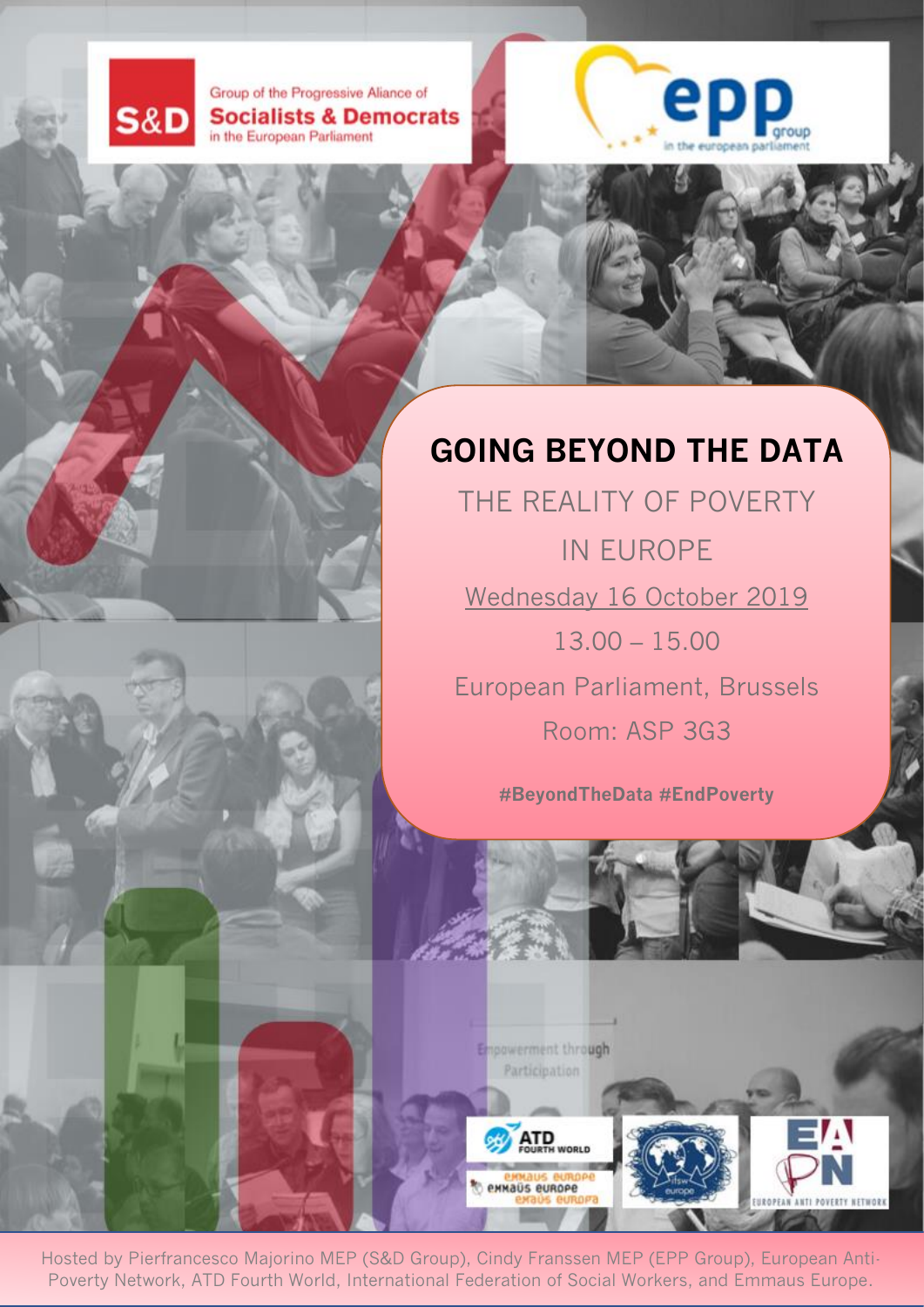## Background Information

#### **Introductions**

This event is hosted by the European Anti-Poverty Network (EAPN), with Pierfrancesco Majorino, MEP (S&D Group) and Cindy Franssen, MEP (EPP Group). The other organizers are ATD Fourth World, the International Federation of Social Workers, and Emmaus Europe. This roundtable aims to help MEPs deconstruct myths and break stereotypes about (people experiencing) poverty, and to build their understandings of the realities of poverty going further than data and statistics.

This meeting comes in the context of a failure to achieve the poverty target of the Europe 2020 strategy, and thus the key need to maintain the fight against poverty as a political priority in the post-2020 strategy. Europe has an ambition to leave no one behind while doing what is necessary to make the transition to a more sustainable, carbon neutral economy. How will people experiencing poverty be protected during this transition? How will economic and social rights be guaranteed within a more social and sustainable development model?

The event will open with four case studies, bringing the voices of people experiencing poverty directly together with MEPs. The key questions that will be addressed are: What does poverty in Europe look like, and what are the key trends? What progress has been made on poverty levels in Europe in recent years? What role has the Parliament played in this? The European Parliament will respond in the form of interactive discussions.

#### Practical Arrangements

The event will take place from 13.00 to 15.00 on Wednesday 16 October 2019 in the European Parliament (Room ASP 3G3).

Please register [here](https://forms.gle/tCcfza6fFybaJ8kH7). If you don't have an EP badge, we will need details of your nationality, date of birth and identity card or passport number. Please come to the Place du Luxembourg entrance from 12.30, to be signed into the event if you haven't a badge.

For more information, please contact: Sian Jones [\(sian.jones@eapn.eu\)](mailto:sian.jones@eapn.eu), and for registrations: Rebecca Lee [\(rebecca.lee@eapn.eu\)](mailto:rebecca.lee@eapn.eu).